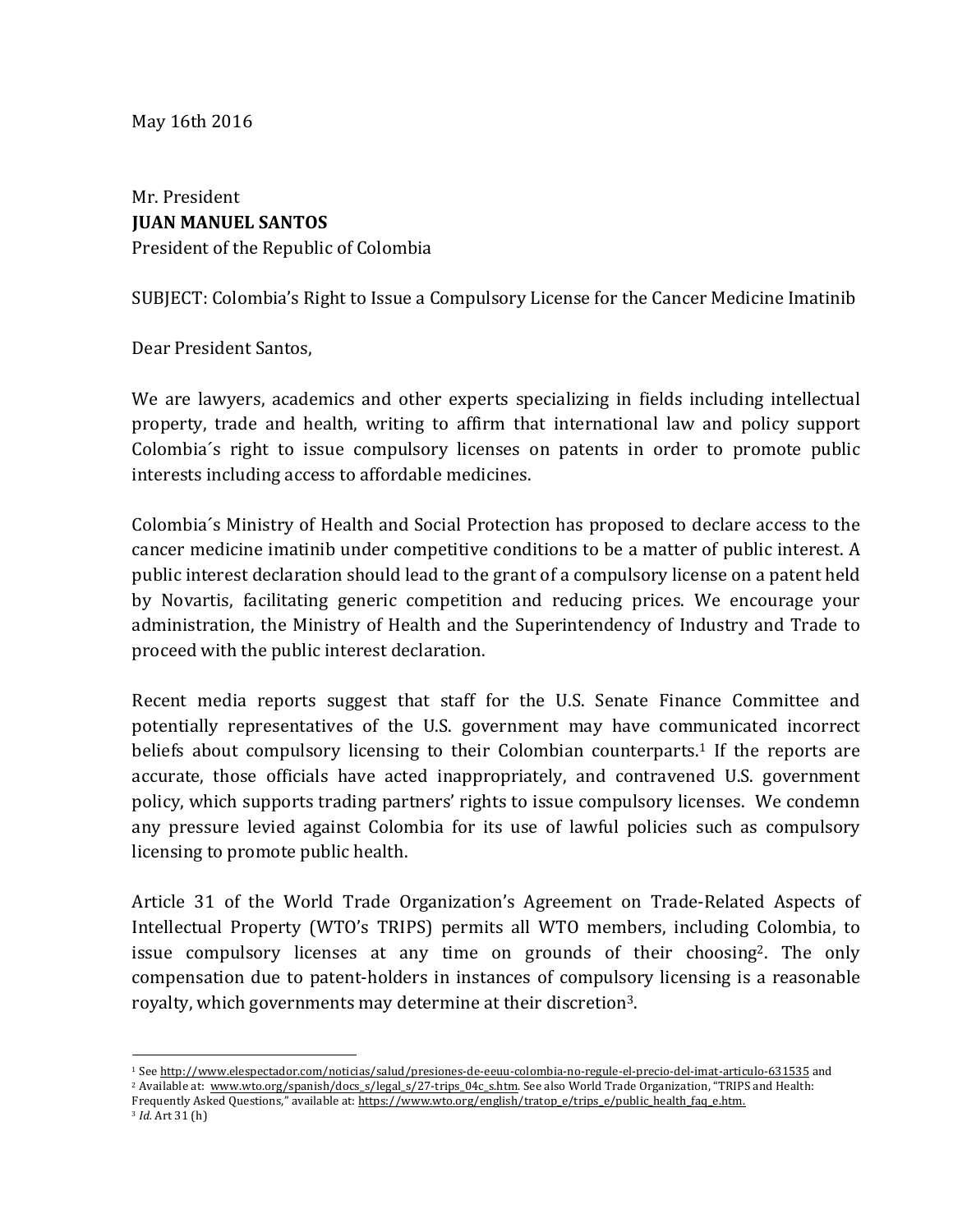The WTO's Declaration on the TRIPS Agreement and Public Health affirms this interpretation of Article 31 and its importance to health.<sup>4</sup> The "Doha Declaration" explicitly recognizes the impact of intellectual property on medicine prices and states that countries' patent obligations under WTO rules "should be interpreted and implemented in a manner supportive of WTO members' right to protect public health and, in particular, to promote access to medicines for all."

The issuance of a compulsory license on imatinib is entirely consistent with the terms of trade and investment agreements to which Colombia is a party.<sup>5</sup> The U.S. "May 10th Agreement" of 2007, for example, expressly incorporated certain public health safeguards in the U.S.-Colombia Trade Promotion Agreement and preserved Colombia's right to issue licenses for patented inventions.

High prices for any important medicine impose a burden on the public health system responsible for providing it, and lead to the rationing of treatment and other health services. When a pharmaceutical company uses a patent to exclude competition, it can charge much higher prices.

A recent report by Colombia's Ministry of Health and Social Protection specifies considerable predicted cost savings through a compulsory license for imatinib.<sup>6</sup> The report of the ministry's Technical Committee for the Public Interest Declaration states:

*...The impact on health system financing of only a single manufacturer supplying imatinib* in the market is important. Additionally, prices of Glivec, despite being subject to controls, are still very high compared with generics, which have been progressively *leaving the market with the grant of the patent. Direct price controls ... will never match the results achieved by competition in the market. Without a doubt, the best way to reduce prices is competition.*

Novartis has rejected the Colombian government's offer to negotiate a price reduction for imatinib. 

<sup>&</sup>lt;sup>4</sup> World Trade Organization Declaration on the TRIPS Agreement and Public Health, adopted 14 November 2001, available at: https://www.wto.org/english/thewto\_e/minist\_e/min01\_e/mindecl\_trips\_e.htm.

<sup>&</sup>lt;sup>5</sup> *E.g.* Colombia-USA Trade Promotion Agreement, Article 10.7: Expropriation and Indemnification, available at:

http://www.sice.oas.org/Trade/COL\_USA\_TPA\_s/Text\_s.asp#a107; Colombia-EFTA States Free Trade Agreement, Article 6.2, Basic Principles, available at: http://www.efta.int/media/documents/legal-texts/free-trade-relations/colombia/EFTA-Colombia%20Free%20Trade%20Agreement%20SP.pdf.

<sup>&</sup>lt;sup>6</sup> Informe sobre la recomendación al Ministro de Salud y Protección Social en relación con la solicitud de declaratoria de interés público del imatinib con fines de licencia obligatoria. Ministerio de Salud y Protección Social, Comité Técnico Declaratoria de interés público.Bogotá, Colombia 24 de febrero de 2016 . Available at:

https://www.minsalud.gov.co/sites/rid/Lists/BibliotecaDigital/RIDE/VS/MET/informecomiteimatinib-22022016-vf.pdf.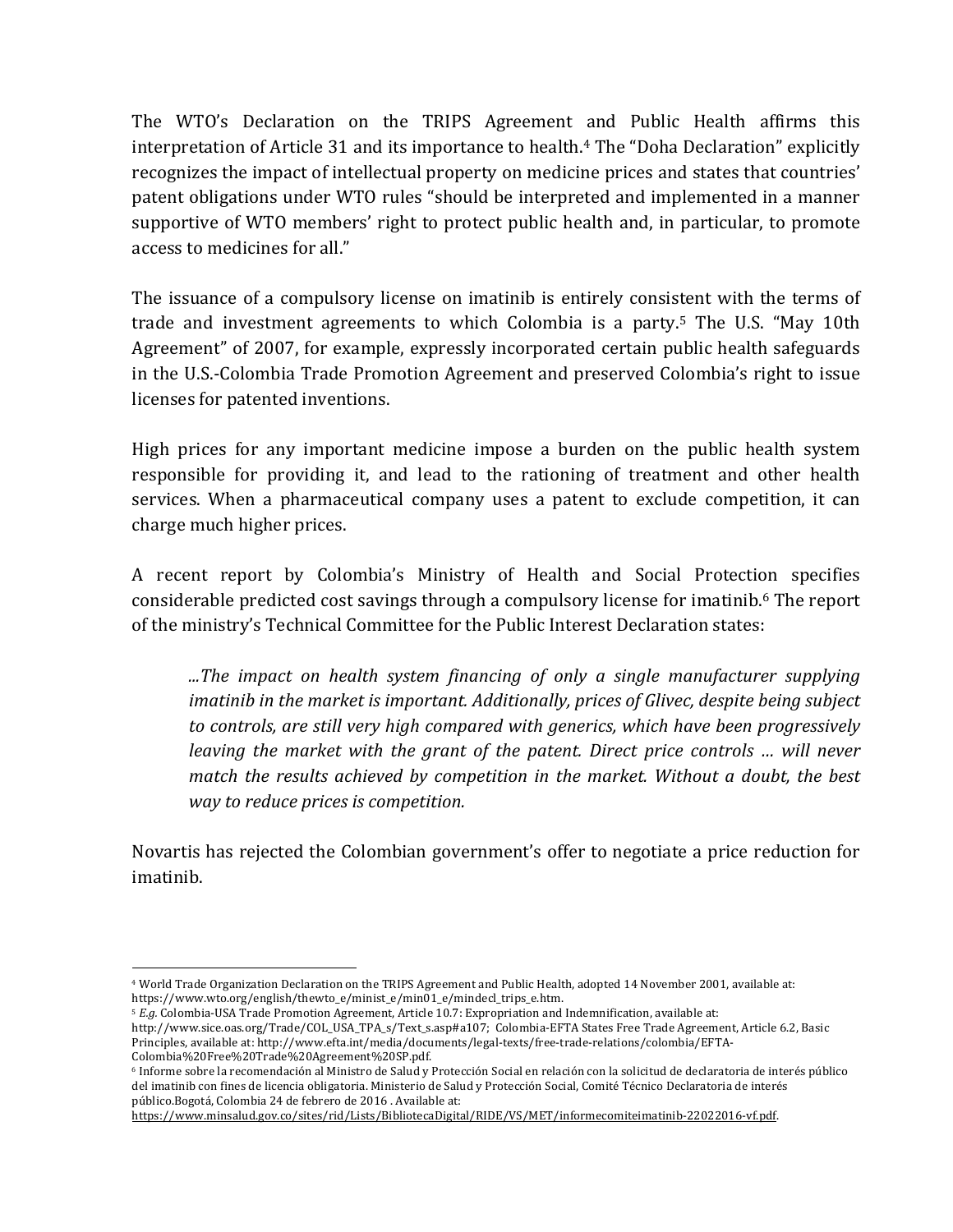Issuing a compulsory license does not expropriate the property rights of the patent holder. Rather, the right of a government to authorize other uses of a patented invention is embedded and reserved in the grant of a patent. Furthermore, a license does not prevent the patent holder from continuing to sell its product, prohibit non-licensed uses of the invention, or prohibit non-licensed parties from using the invention.

We hope this letter will support Colombia's ongoing efforts to increase access to affordable medicines and put to rest any concerns regarding the international legitimacy of compulsory licensing. Compulsory licensing is a key tool for protecting the financial stability of health systems and ensuring access to medicines and health services for all.

Sincerely,

# **Dr. Deborah Gleeson**

School of Psychology and Public Health, La Trobe University. Australia

# **Amy Kapczynski**

Professor of Law Yale Law School USA

# **Andrew S. Goldman**

Counsel, Policy and Legal Affairs Knowledge Ecology International USA

# **Suerie Moon**

Harvard T.H. Chan School of Public Health and Kennedy School of Gov. USA

# **Warren Kaplan, PhD, JD, MPH**

WHO Collaborating Center for Pharmaceutical Policy Center for Global H & D. Boston

# **Peter Maybarduk**

Global Access to Medicines Program Director Public Citizen USA

# **Prof. Dr. H. Schellekens MD,PhD**

Director WHO Utrecht Center of Excellence for Affordable Biopharmaceuticals Utrecht University

# **Professor Brook K. Baker**

Northeastern University School of Law Program on Human Rights and the Global Economy Honorary Research USA

# **Luz M. Umbasia B.**

Attorney Administrative Law Specialist MSC (C) International Relations & Business UMNG Colombia

# **Rachel Kiddell-Monroe LL.M**

Professor of Practice McGill University, Montreal, Quebec

# **Joel Lexchin MD**

School of Health Policy & Management York University Canadá

# **Sean Flynn**

Program on Information Justice and Intellectual Property American University Washington USA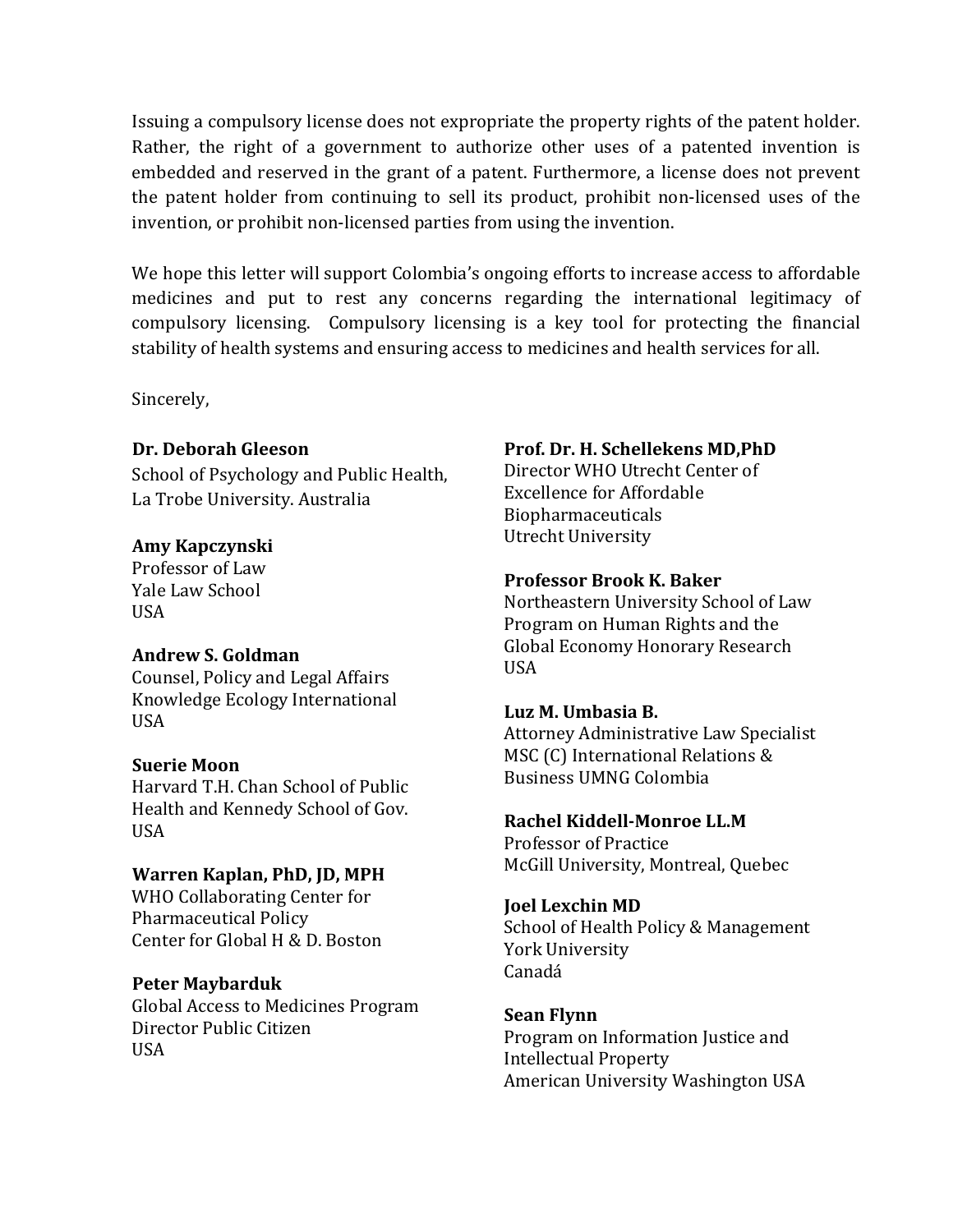# **Dipl. Soz Hedwig Diekwisch**

Managing Director BUKO Pharma-Kampagne / Germany

# **Robert Weissman**

President Public Citizen Washington D.C USA

# **Rochelle Dreyfuss**

Pauline Newman Professor of Law Co-Director of the Engelberg Center on Innovation Law and Policy New York University School of Law

# **Ellen 't Hoen**

Consultant Medicines Law and Policy University Medical Centre Groningen, Global Health Unit, University of Groningen. The Netherlands.

# **Carlos Correa**

Universidad de Buenos Aires South Centre

# **Dr. Holger Hestermeyer**

Shell Reader in International Dispute Resolution, King's College London

# **Germán Velásquez**

Special Adviser for Health and Development. Switzerland

# **Professor Yousuf A. Vawda**

School of Law, University of KwaZulu-Natal. South Africa

# **Prof. Dra. Perla Mordujovich-**

**Buschiazzo** Directora Centro Universitario de Farmacología Centro Colaborador OPS/OMS. Universidad Nacional de La Plata Argentina

# **James** Love

Director Knowledge Ecology International USA

# **Srividhya Ragavan**

Professor of Law Texas A&M Schhol of Law Fort Worth, TX

# **Dr.V.C.Vivekanandan**

Ministry of HRD IP Chair Professor NALSAR University of Law Adjunct Visiting Professor, University of Buffalo Business School, New York Director- Institute of Global Internet Governance & Advocacy (GIGA)-

# **Wilbert Bannenberg**

MD and public health consultant. Adviser on TRIPS and Access to Medicines to SADC member states

# **Gawain Kripke**

Policy Director Oxfam America

# **Susan K. Sell**

The George Washington University, Washington, DC

# **Cynthia Ho**

Loyola University of Chicago School of Law. USA

# **Matthew B. Flynn**

Georgia Southern University

# **Dr.** Ruth Lopert MD MMedSc **FAFPHM**

Adjunct Professor Department of Health Policy & Management Milken Institute School of Public Health George Washington University

# **Fran Quigley**

Clinical Professor of Law, Director, Health and Human Rights Clinic Indiana University McKinney School of Law, USA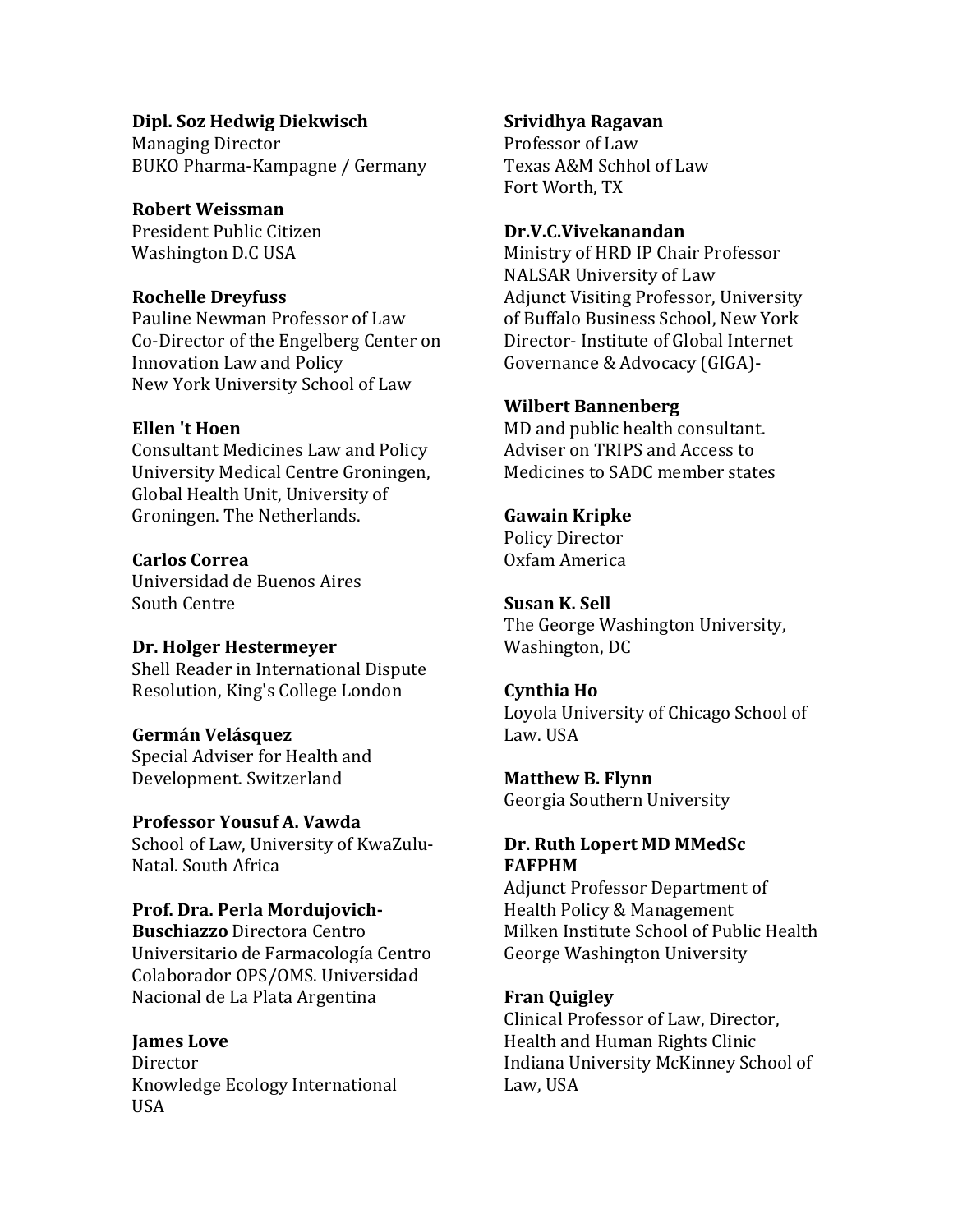#### **Michael Palmedo**

Assistant Director, PIJIP American University Washington College of Law

#### **César Rodríguez Garavito**

Centro de Estudios de Derecho, Justicia y Sociedad Dejusticia

#### **Oscar Lizarazo**

Associate Professor Faculty of Law National University of Colombia

#### **Dra. Tatiana Andia**

Profesora Universidad de los Andes Bogotá Colombia

# **Jorge Augusto Díaz Rojas.**

Universidad Nacional de Colombia. Profesor Asociado Colombia.

# **Carlos H Caicedo E.**

Director del Programa Radial Interacción Emisora UNRADIO 98:5FM Bogotá, Colombia Suramérica

# **Martha Milena Silva Castro. PhD.** PharmD. MA.

Teaching and Research Group in Pharmacy Practice. University of Barcelona

# **Martín Cañás**

Cátedra de Farmacología, Instituto de Salud, Universidad Nacional Arturo Jauretche, Argentina

**Tahir Amin** Attorney I-MAK

# **Rubén Espinoza Carrillo**

Universidad Peruana Cayetano Heredia Lima - Perù

#### **Gabriel Jaime Otalvaro Castro. PhD(c)**  Salud Colectiva Docente Facultad

Nacional de Salud Pública Universidad de Antioquia, Colombia

#### **Norberto Camacho García**

QF.UN MAE.UN (c) Colombia

# **David G Legge MD**

Professor Emeritus in Public Health La Trobe University Melbourne, Australia

#### **Gabriel R. Nemogá Ph.D.**

Universidad de Winnipeg - Canadá Inv. Int. Grupo de Inv. Política y Legislación en Biodiversidad, Recursos Genéticos y Conocimiento Tradicional Universidad Nacional de Colombia

# **Samuel David Osorio Garcia**

MD colombiano Candidato a Maestro en Salud Pública por la Universidad de São Paulo

# **Claudia Patricia Vaca González**

Profesora Universidad Nacional De Colombia.

# **Mario Esteban Hernández Álvarez**

Coordinador Doct. Interfacultades en Salud Pública Universidad Nacional de Colombia.

# Luis Jorge Hernández Flórez, MD, **PhD**

Profesor Asociado Salud Pública Universidad de los Andes-Facultad de Medicina. Bogotá, Colombia.

# **Oscar Andia Salazar**

OBSERVAMED-FMC Colombia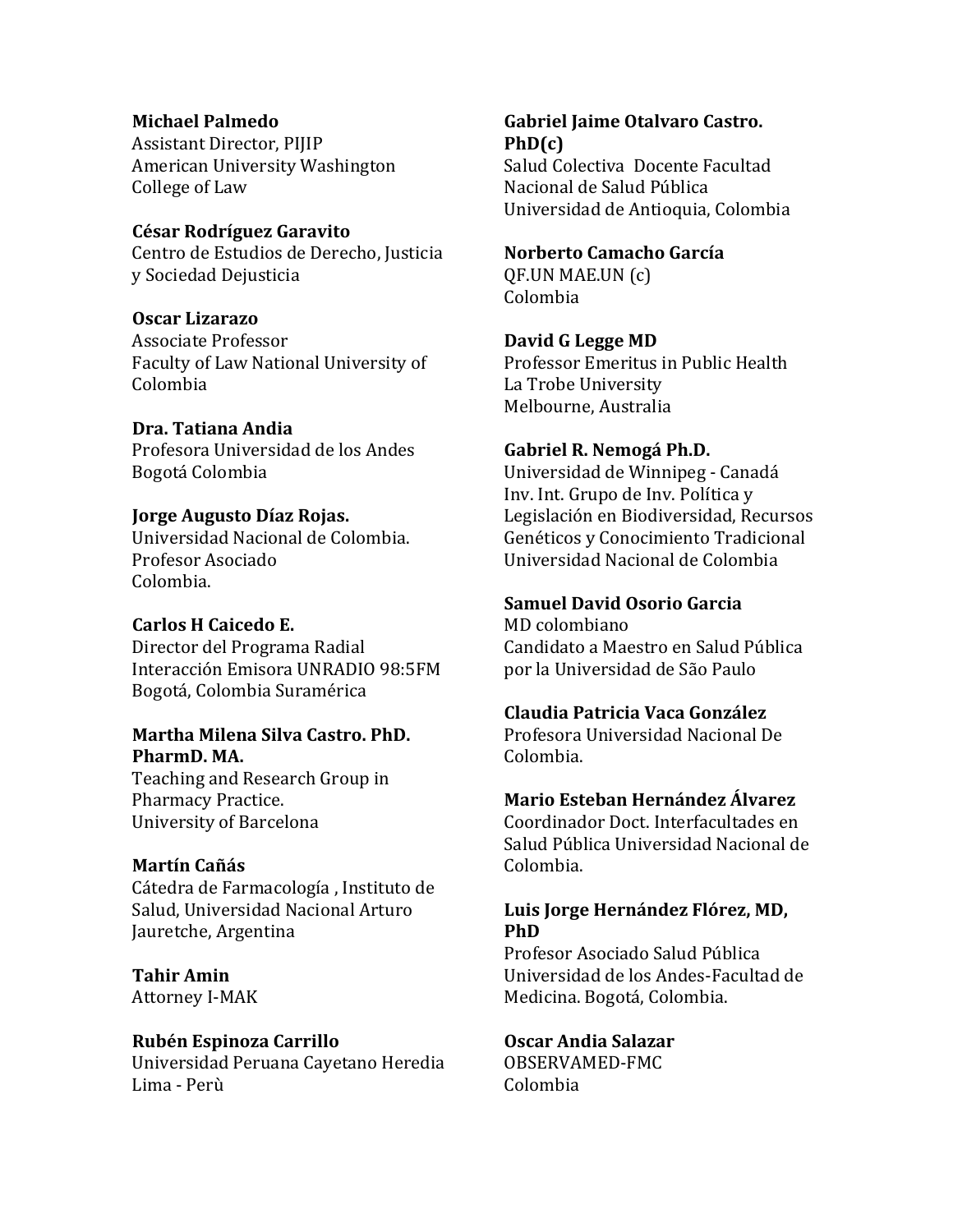# **Roxana Patricia De las salas Martínez**

Profesora de la Universidad del Norte (Barranquilla, Colombia)

Prof. José-Luis Alloza, MD, PhD Dep Biomedical Sciences School of Medicine and Health Sciences The University of Alcalá de Henares Spain.

**Jorge Costa** Technologist Oswaldo Cruz Foundation – Fiocruz. Brazil

**Tatiana Galofre** Ingeniero Industrial Colombia

**Shiba Phurailatpam** Asia Pacific Network of People Living with  $HIV$  (APN+)

**Maria Auxiliadora Oliveira** Researcher Oswaldo Cruz Foundation – Fiocruz, Brazil

**Liliana Sarmiento** C.C.31158538 Abogada Colombia

**Vinciane Servantie** Administradora de empresas Colombia

**Andrés Izquierdo** IP Practicing Attorney Washington D.C USA

**José Julián López G**. QF MSc PhD (c) Director CIMUN, Fac. de Ciencias, Bogotá, Colombia

**Gabriela Costa Chaves**

Researcher Oswaldo Cruz Foundation – Fiocruz, Brazil

**Claudia García Serpa Osorio de Castro**

Researcher Oswaldo Cruz Foundation – Fiocruz Brazil

**Jorge Machado** Universidad Tecnológica de Pereira. Colombia

**Prof. Saúl Franco Agudelo** Maestría en Salud Pública, Facultad de Economía, Universidad Santo Tomás, Bogotá,Colombia

**Carlos Durán, MD** Empresa Pública Yachay Quito-Ecuador

**Vera Lucia Luiza** Researcher Oswaldo Cruz Foundation -Fiocruz Brazil

**Angela Fernandes Esher Moritz** Researcher Oswaldo Cruz Foundation -Fiocruz Brazil

**Thiago Botelho Azeredo** Professor and researcher, Federal University of Rio de Janeiro -UFRJ

**Nina Lisleth Ojeda Sopo** Universidad Nacional Medico

**Adriana Mendoza Ruiz** Researcher Oswaldo Cruz Foundation -Fiocruz, Brazil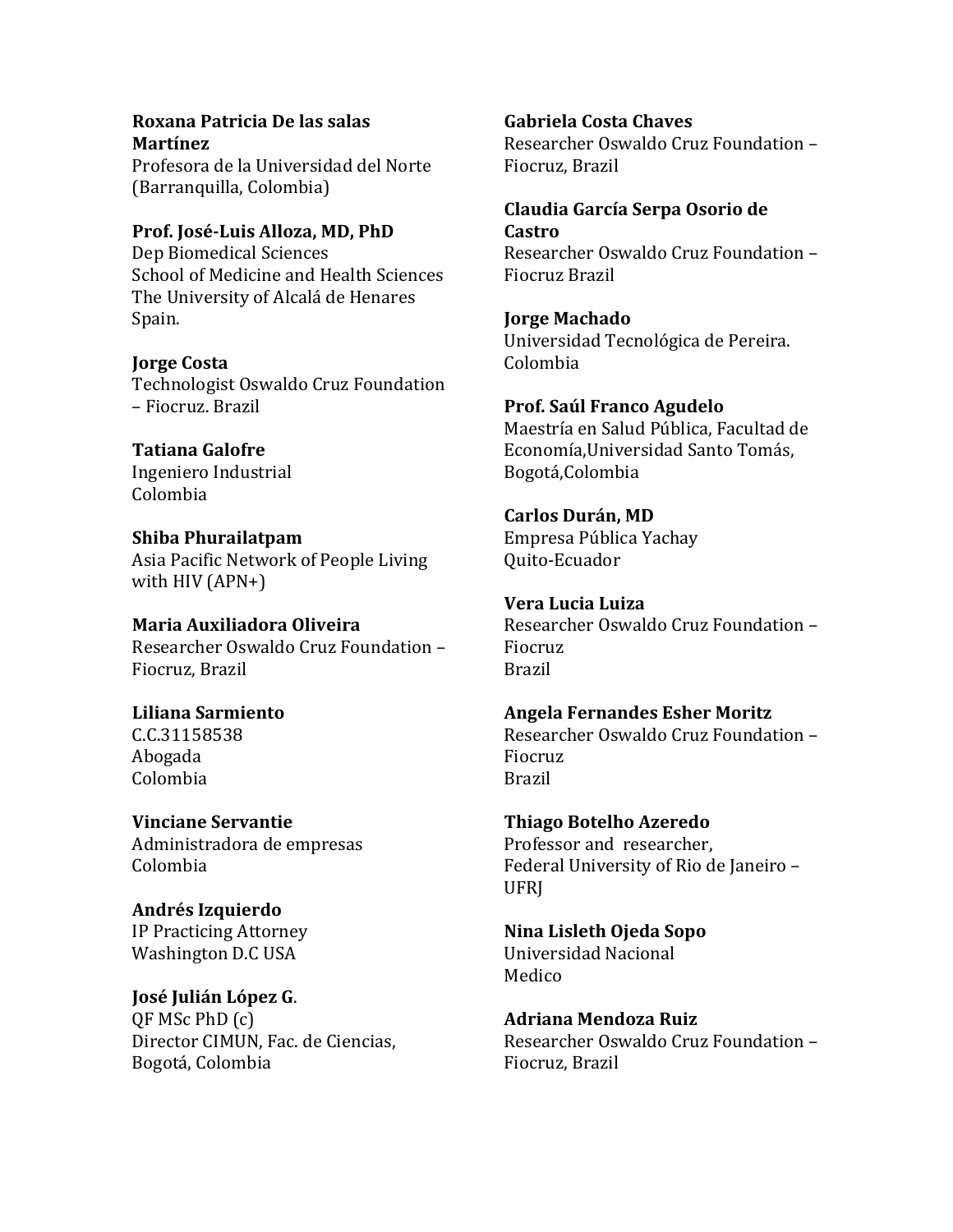**José Gilberto Orozco Díaz** Profesor Asociado Universidad Nacional de Colombia Colombia

**Everaldo Lamprea** Professor, Los Andes Law School everaldolamprea@gmail.com

**Giovanny Garavito QF MSc PhD**. Vicedecano Académico (Academic Deputy Dean) Colombia

# **Kimberlee Weatherall**

Associate Professor Sydney Law School, The University of Sydney

#### **Joan Rovira Forns**

Professor Emeritus Department of Economics, University of Barcelona, Spain

**Patrick Durisch** Health Programme Coordinator Berne Declaration, Switzerland

**Karen Hussmann** Public Policies Expert

**Dra. María Inés Sarmiento** Docente Fundación Universitaria de Ciencias de la Salud FUCS

**Prof. Álvaro Zerda Sarmiento, PhD** Facultad de Ciencias Económicas Investigador CID. Universidad Nacional de Colombia

**Maria Cristina Latorre** Q.F. Sociedad Colombiana de Historia de la Farmacia

**Rondineli Mendes da Silva** Researcher Oswaldo Cruz Foundation - Fiocruz, Brazil.

**Sergey Kondratyuk** All-Ukrainian Network of PLWHA

**Yolima Baena Aristizábal** Associate Professor of Pharmacy Department Universidad Nacional de Colombia

**Benoit Marchand, MD** Empresa Pública Yachay Quito-Ecuador

**Adriana Mercedes Ardila Sierra**   $MD$  MPH  $PhD(c)$ 

**Claudia Cano Correa** Universidad Externado de Colombia Colombia

**Gabriela Delgado, profesora asociada, departamento de farmacia** Universidad Nacional de Colombia.

**Ulpiana M. Tamayo** Financista Colombia

**Elvia Saenz Botero** Abogada Colombia

**Claudia Lozano Gamba** Abogada Colombia

**Nadia Kahuazango** Politóloga Colombia

**Paula Páez** Especialista en Gobiernos y Relaciones Internacionales. Colombia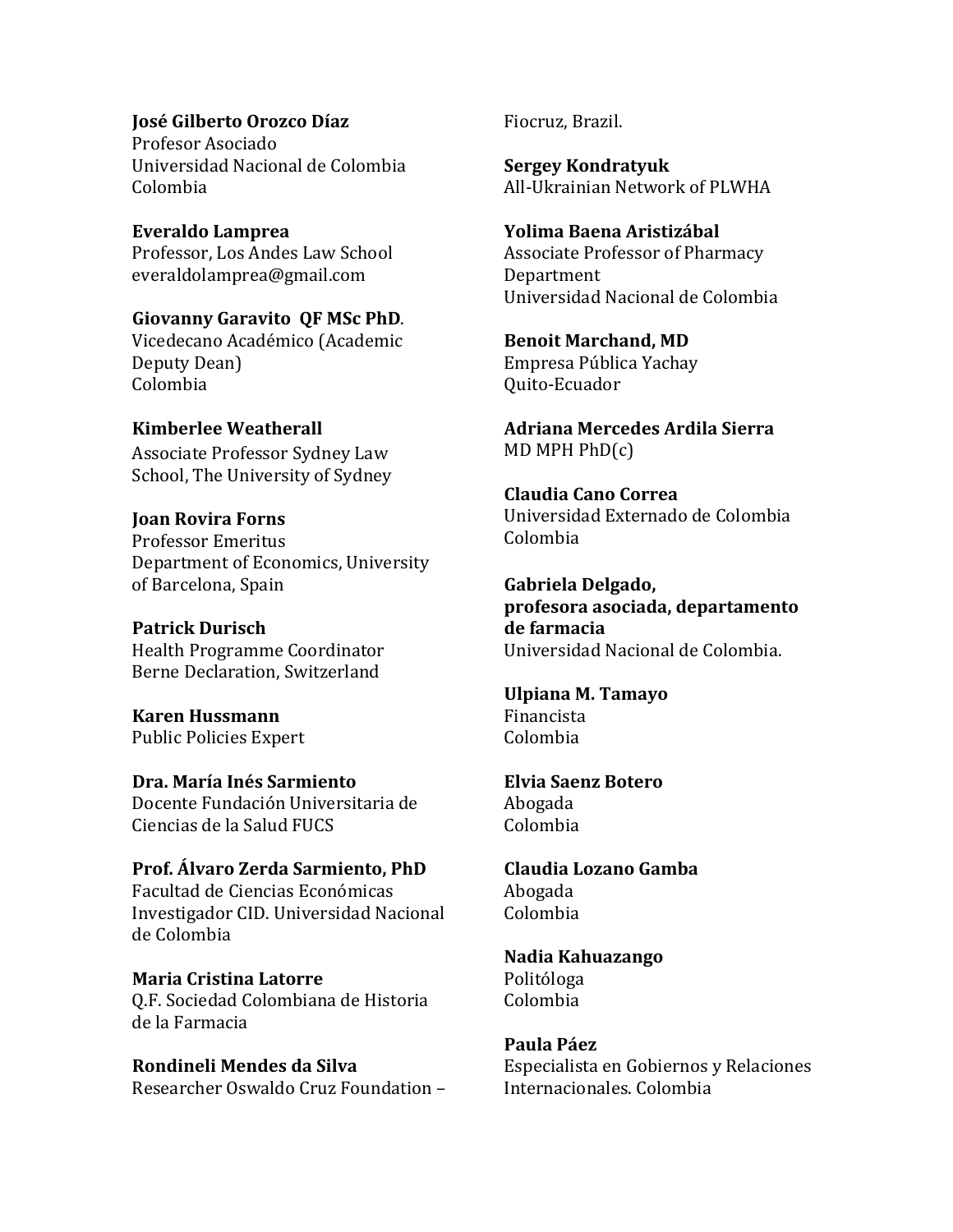# **David Pinzon**

Abogado Colombia

#### **Ricardo Saravia**

Servicio de Inf. de Medicamentos de El Salvador CIMES Carlos Arturo Cadavid V. Alianza Internacional De Habitantes (AIH) Medellín-Colombia

# **Xavier Maldonado Dávila**

Profesor de la Universidad Central del Ecuador. Coordinador ALAMES núcleo Ecuador

# **Prof. Martín Uribe Arbeláez**

Director del Observatorio de P. I y del Grupo de investigación "Derecho y Desarrollo" Prometeo, adscrito a Unijus Universidad Nacional de Colombia.

# **Alma de León**

Regional Director International Treatment Preparedness Coalition Latin America and The Caribbean "ITPC-LATCA"

# **María Belén Mena. MD, MPh, PhD (c)**

Profesor de Farmacología. Universidad Central del Ecuador.

# **Camila Gianella Malca**

Post Doc fellow CMI, Post doc Fellow University of Bergen, Norway

# **Kajal Bhardwaj** Lawyer

India

# **Prof. Hernando Gaitán D MD MSc**

Gynecology and Obstetrics Department Clinical Research Institute National University of Colombia Co- Ed. Sexually Transmitted Infections Cochrane Review Group

# **Dr. Kwadwo Appiagyei-Atua**

Senior Lecturer School of Law. University of Ghana Legon, Accra, Ghana

#### **Juana Camacho**

Instituto Colombiano de Antropología e Historia, Colombia

# **Jorge Bermúdez**

Researcher Oswaldo Cruz Foundation -Fiocruz, Brazil

# **John T. Mitchell**

Interaction Law USA

# **Tapiwanashe Kujinga**

Director Pan-African Treatment Access Movement Africa

# **Adam Schatten**

Hivernation films Boston, MA

# **Dr. Burcu Kilic**

Global Access to medicines Program Public Citizen Washington D.C.

# **Akbar Noman**

Senior Fellow and Adjunct Associate Professor at Columbia University, New York.

# **Umunyana Rugege**

Attorney, SECTION27 South Africa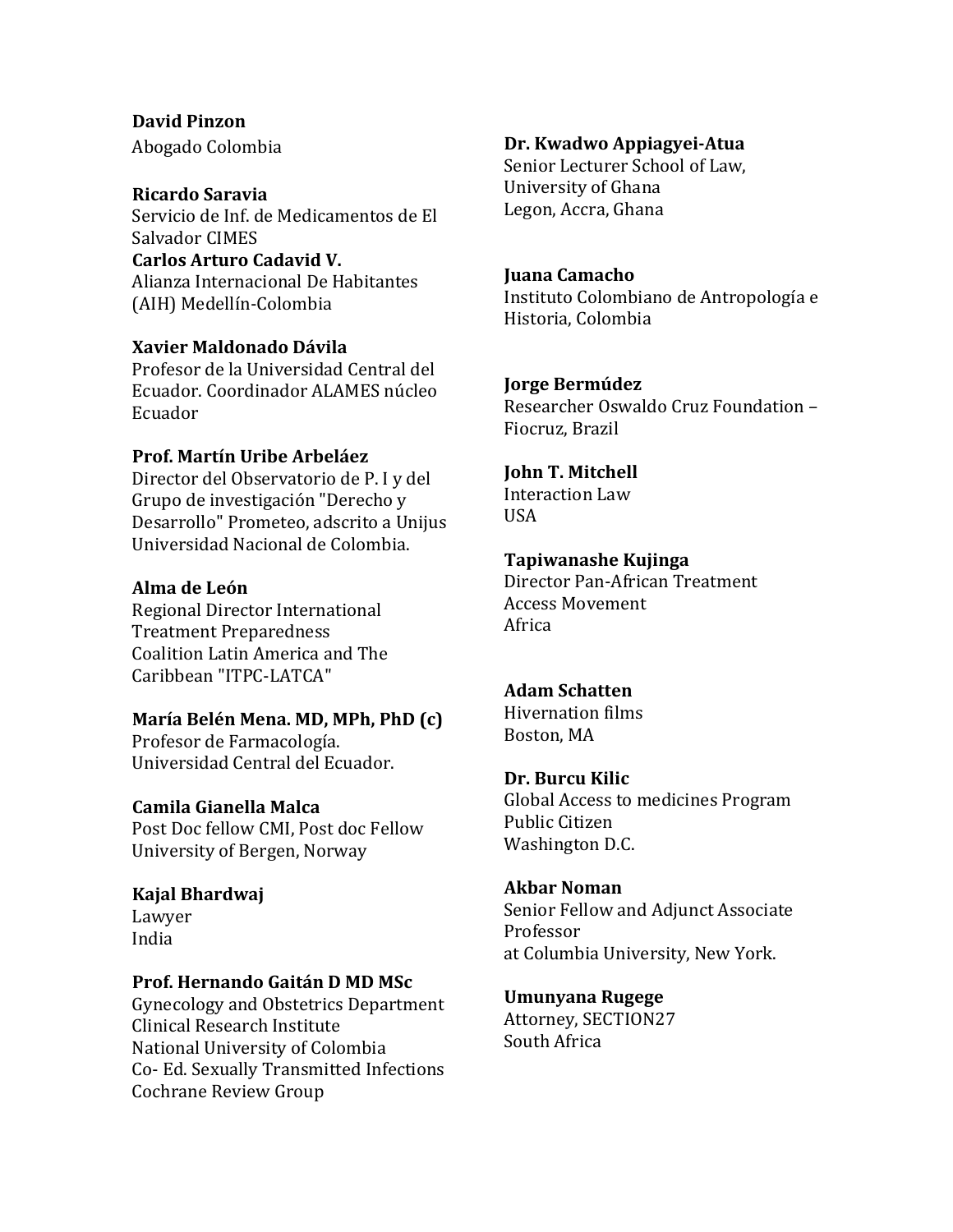**L Mtima** Law prof at the Howard University School of Law USA

**Graham Dutfield** Professor of International Governance School of Law University of Leeds, UK

**Marcela Fogaça Vieira** Coordinator GTPI/Rebrip Brazil

**Juan Pablo Morales** Políticas Farmacéticas Chile

**Pedro Villardi** PhD student in Public Health IMS/UERJ Brazil

**PhD MD Marilena Correa** IMS/UERJ Brazil

#### **Dr. Martin Santos** Región de Salud Central/Ministerio de

Salud El Salvador, C.A.

**Dr. Giovanni Francisco Guevara** Director de Tecnologías Sanitarias Ministerio de Salud de El Salvador

**Lorena Di Giano** Fundación Grupo Efecto Positivo-Argentina. RedLAM Argentina

**Angélica Garzón Umerenkova** Docente-investigadora Universidad El Bosque Bogotá, Colombia

**Germán Humberto Rincón Perfetti** Rincón Perfetti Abogados & Consultores Internacionales Asociación Líderes en Acción Bogotá, Colombia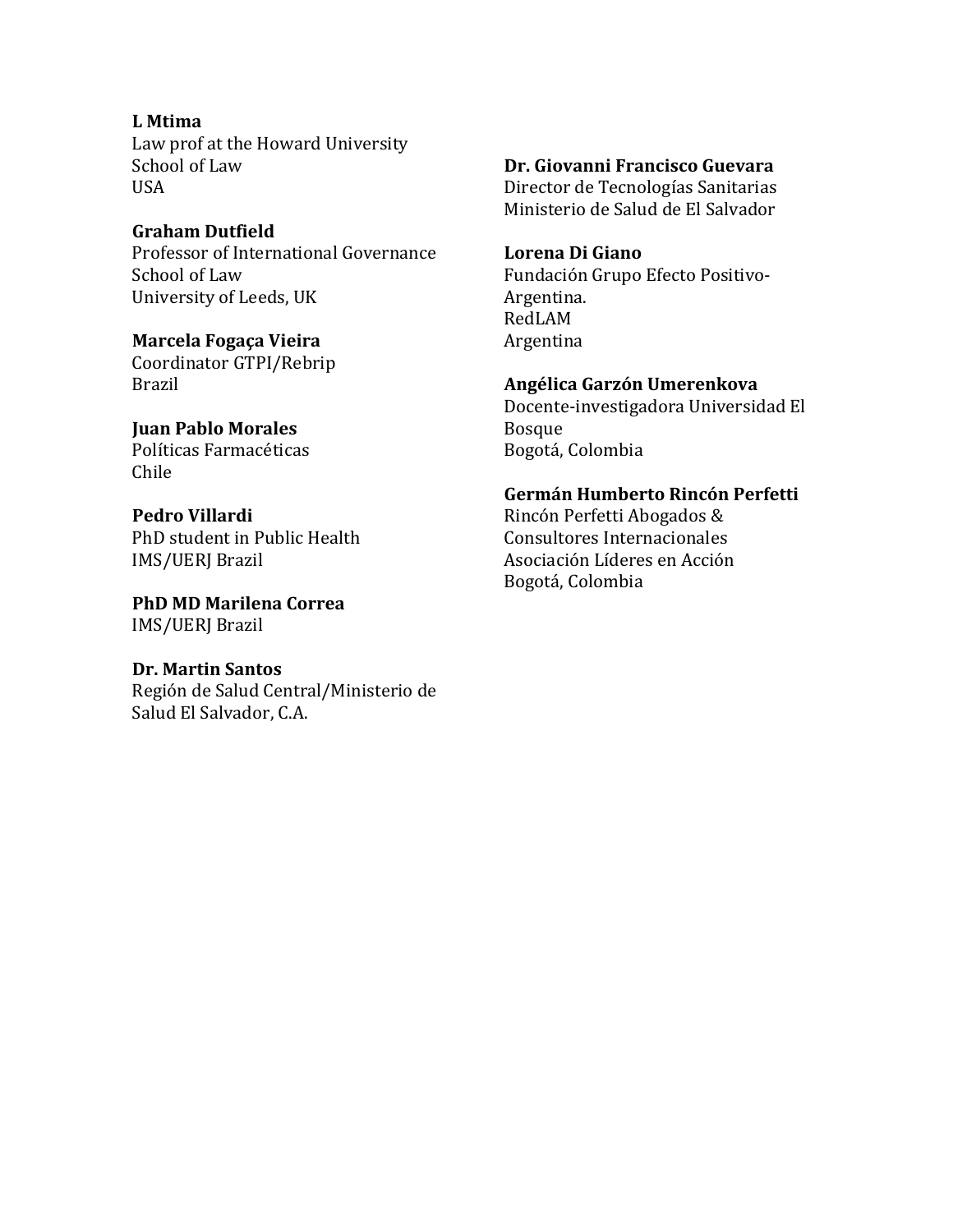16 de mayo de 2016

Señor Presidente **JUAN MANUEL SANTOS** República de Colombia

# REFERENCIA: Derecho de Colombia para emitir LICENCIA OBLIGATORIA IMATINIB **EN COLOMBIA**

Respetado Señor Presidente Santos:

Suscriben este documento un grupo de profesionales, abogados, economistas y académicos expertos en la propiedad intelectual, comercio internacional y salud pública para manifestar al Señor Juan Manuel Santos, Presidente de la república de Colombia que las normas internacionales apoyan el derecho que ostenta su país, para emitir licencias obligatorias sobre las patentes otorgadas a los medicamentos.

El Ministro de Salud y Protección Social ha propuesto declarar de interés público bajo condiciones de competencia el medicamento para cáncer denominado imatinib. Una declaración de interés público permitiría la emisión de una licencia obligatoria sobre la patente de Novartis facilitando la competencia de los genéricos y la reducción de precios. Exhortamos a su administración, al Ministerio de salud y la Superintendencia de Industria y Comercio para proceder con la declaración de interés público.

Recientes reportes de los medios de comunicación, sugieren que el personal de la Comisión de Finanzas del Senado de los Estados Unidos y posiblemente Representantes del Gobierno han transmitido información imprecisa acerca de las licencias obligatorias a sus contrapartes colombianas.<sup>7</sup> Si los informes son exactos, nos permitimos manifestar que estos funcionarios han actuado de manera inapropiada, y han contravenido la política del gobierno de los Estados Unidos, quien respeta los derechos de sus socios comerciales en lo refente a la emisión de licencias obligatorias. Condenamos las presiones impuestas en contra de Colombia por el uso de políticas legítimas tales como el uso de licencias para promover la salud pública.

El Artículo 31 del Acuerdo de la Organización Mundial del Comercio sobre los Aspectos de Propiedad Intelectual (ADPIC de la OMC) permite a los miembros de la OMC, incluida Colombia, emitir licencias obligatorias en cualquier momento por razones de su elección.<sup>8</sup> La única compensación debida a los titulares de patentes en los casos de licencias obligatorias es una regalía razonable, que los gobiernos pueden determinar a discreción.<sup>9</sup>

<sup>&</sup>lt;sup>7</sup> En internet: http://www.elespectador.com/noticias/salud/presiones-de-eeuu-colombia-no-regule-el-precio-del-imat-articulo-631535 and http://eionline.org/node/2504.

<sup>8</sup> Disponible en: www.wto.org/spanish/docs\_s/legal\_s/27-trips\_04c\_s.htm. See also World Trade Organization, "TRIPS and Health: Frequently Asked Questions," disponible en: https://www.wto.org/english/tratop e/trips e/public health faq e.htm.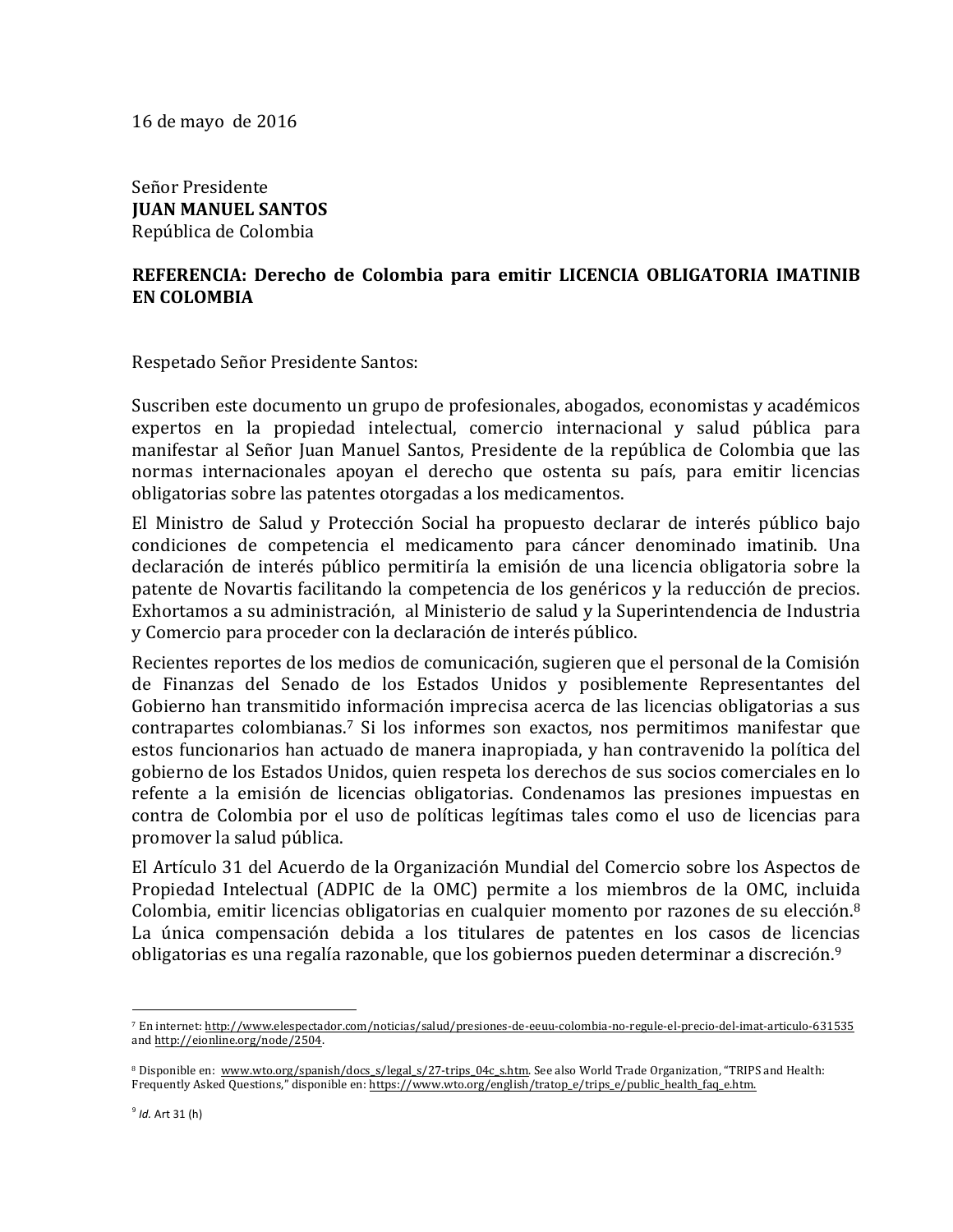La Declaración de la Organización Mundial del Comercio OMC sobre los Aspectos de LOS Derechos de Propiedad Intelectual relacionados con el comercio ADPIC y la salud pública confirman esta interpretación del artículo 31, y su importancia<sup>10</sup>. La Declaración de Doha reconoce explícitamente el impacto de la propiedad intelectual sobre los precios de los medicamentos y establece que las obligaciones respecto a las patentes en virtud de las normas de la OMC "deben interpretarse y aplicarse de manera favorable al derecho de los miembros de proteger la salud pública y, en particular promover el acceso a los medicamentos para todos".

La emisión de una licencia obligatoria sobre imatinib es totalmente coherente con los términos de los acuerdos comerciales y de inversión de los cuales Colombia es parte.<sup>11</sup> Por ejemplo, el "Acuerdo del 10 de mayo" de 2007, incorpora expresamente ciertas salvaguardas de salud pública en el Tratado de libre comercio Colombia – Estados Unidos y conserva a Colombia el derecho de emitir licencias para invenciones patentadas.

Los altos precios de cualquier medicamento necesariamente imponen una carga para el sistema de salud pública y conllevan a la falta de acceso a tratamientos y otros servicios de salud. Cuando una compañía farmacéutica utiliza una patente para excluir la competencia, fija precios muy altos.

Un reciente informe del Ministerio de salud y Protección Social de Colombia indica que una licencia obligatoria para imatinib permitiría un ahorro considerable.<sup>12</sup> El Informe emitido por el Comité Técnico Declaratoria de Interés Público en febrero de 2016 durante el procedimiento administrativo originado en una solicitud de varias organizaciones de la sociedad civil en noviembre de 2014 manifiesta:

*….¨El Comité estima que el impacto en las finanzas del sistema de salud de que haya un único oferente en el mercado de Imatinb es importante. Adicionalmente, los precios de Glivec<sup>®</sup>, a pesar de estar controlados, siguen siendo muy altos en comparación con los* de los genéricos que han ido progresivamente saliendo del mercado ante la concesión de la patente. El control directo de precios por parte de la Comisión Nacional de *Precios de Medicamentos y Dispositivos Médicos (la Comisión), siguiendo la metodología de referenciación internacional planteada en su Circular 03 de 2013, no*  logrará nunca los resultados en materia de reducción de precios que lograría la *competencia en el mercado. La mejor manera de reducir los precios es sin duda la competencia.*

<sup>&</sup>lt;sup>10</sup> World Trade Organization Declaration on the TRIPS Agreement and Public Health, adopted 14 November 2001, disponible en: https://www.wto.org/english/thewto\_e/minist\_e/min01\_e/mindecl\_trips\_e.htm.

<sup>&</sup>lt;sup>11</sup> *E.g.* Colombia-USA Trade Promotion Agreement, Article 10.7: Expropriation and Indemnification, available at: http://www.sice.oas.org/Trade/COL\_USA\_TPA\_s/Text\_s.asp#a107; Colombia-EFTA States Free Trade Agreement, Article 6.2, Basic Principles, disponible en: http://www.efta.int/media/documents/legal-texts/free-trade-relations/colombia/EFTA-Colombia%20Free%20Trade%20Agreement%20SP.pdf.

<sup>&</sup>lt;sup>12</sup> Informe sobre la recomendación al Ministro de Salud y Protección Social en relación con la solicitud de declaratoria de interés público del imatinib con fines de licencia obligatoria. Ministerio de Salud y Protección Social, Comité Técnico Declaratoria de interés público. Bogotá, Colombia 24 de febrero de 2016 Disponible en:

https://www.minsalud.gov.co/sites/rid/Lists/BibliotecaDigital/RIDE/VS/MET/informecomiteimatinib-22022016-vf.pdf.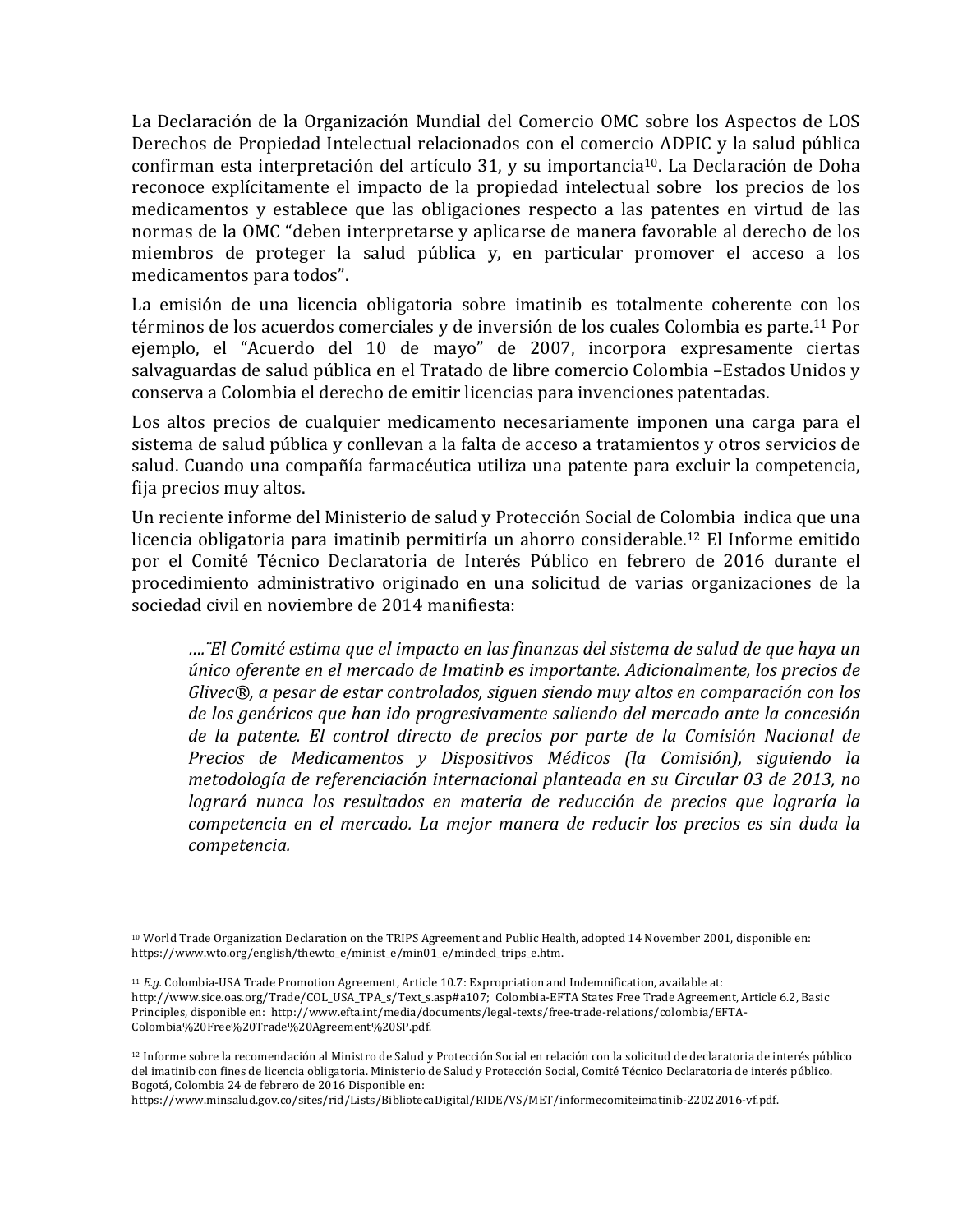Novartis ha rechazado la oferta de negociación propuesta por Colombia para poder adquirir imatinib a un menor costo.

La emisión de una licencia no expropia el derecho de patente. Más bien, el derecho de un gobierno a hacer uso de una invención patentada está incrustado y reservado en la concesión de una patente. Por otra parte, una licencia no impide que el titular de la patente puede seguir vendiendo su producto, prohibir usos no licenciados de la invención, o prohibir a terceros no autorizados el uso de la invención.

Apoyamos el esfuerzo del gobierno colombiano para aumentar el acceso a medicamentos asequibles y esperamos que este comunicado ponga fin a cualquier preocupación con respecto a la legitimidad internacional de las licencias obligatorias. Las licencias obligatorias, son una herramienta importante para la protección de la estabilidad financiera de los sistemas de salud y para garantizar el acceso a los medicamentos y servicios de salud para todos.

Atentamente, 

#### **Dr. Deborah Gleeson**

School of Psychology and Public Health, La Trobe University. Australia

# **Amy Kapczynski**

Professor of Law Yale Law School USA

#### **Andrew S. Goldman**

Counsel, Policy and Legal Affairs Knowledge Ecology International USA

#### **Suerie Moon**

Harvard T.H. Chan School of Public Health and Kennedy School of Gov. USA

# **Warren Kaplan, PhD, JD, MPH**

WHO Collaborating Center for Pharmaceutical Policy Center for Global H & D. Boston

#### **Peter Maybarduk**

Global Access to Medicines Program Director Public Citizen USA

#### **Prof. Dr. H. Schellekens MD,PhD**

Director WHO Utrecht Center of Excellence for Affordable Biopharmaceuticals Utrecht University

#### **Professor Brook K. Baker**

Northeastern University School of Law Program on Human Rights and the Global Economy Honorary Research USA

# **Luz M. Umbasia B.**

Attorney Administrative Law Specialist MSC (C) International Relations & Business UMNG Colombia

#### **Rachel Kiddell-Monroe LL.M**

Professor of Practice McGill University, Montreal, Quebec

#### **Joel Lexchin MD**

School of Health Policy & Management York University Canadá

#### **Sean Flynn**

Program on Information Justice and Intellectual Property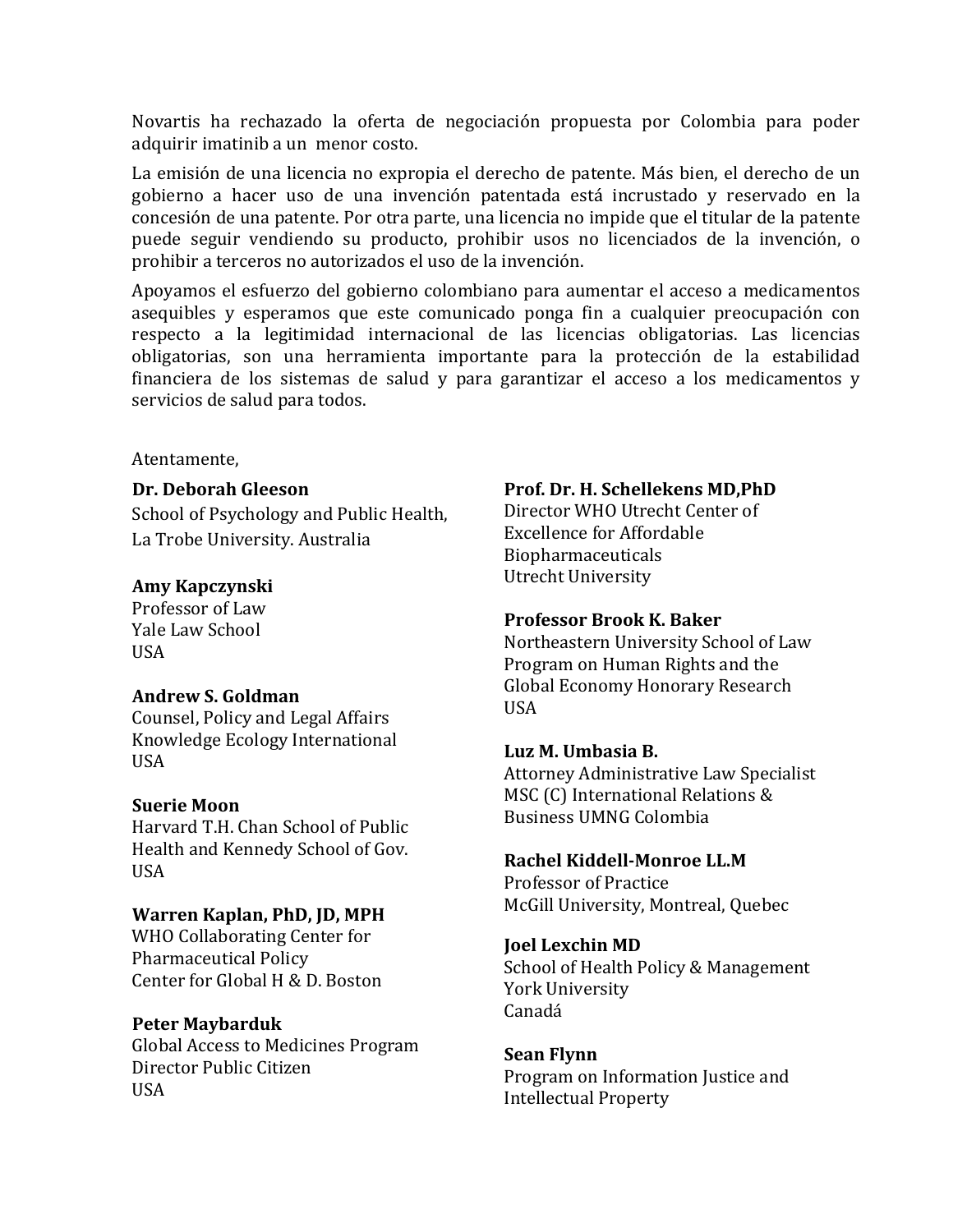American University Washington USA

**Dipl. Soz Hedwig Diekwisch Managing Director** BUKO Pharma-Kampagne / Germany

**Robert Weissman** President Public Citizen Washington D.C USA

# **Rochelle Dreyfuss**

Pauline Newman Professor of Law Co-Director of the Engelberg Center on Innovation Law and Policy New York University School of Law

#### **Ellen 't Hoen**

Consultant Medicines Law and Policy University Medical Centre Groningen, Global Health Unit, University of Groningen. The Netherlands.

#### **Carlos Correa**

Universidad de Buenos Aires South Centre

#### **Dr. Holger Hestermeyer**

Shell Reader in International Dispute Resolution, King's College London

#### **Germán Velásquez**

Special Adviser for Health and Development. Switzerland

**Professor Yousuf A. Vawda** School of Law, University of KwaZulu-Natal. South Africa

Prof. Dra. Perla Mordujovich-**Buschiazzo** Directora Centro Universitario de Farmacología Centro Colaborador OPS/OMS. Universidad Nacional de La Plata Argentina

#### *<u>Iames Love</u>*

**Director** Knowledge Ecology International USA **Srividhya Ragavan** Professor of Law Texas A&M Schhol of Law Fort Worth, TX

# **Dr.V.C.Vivekanandan**

Ministry of HRD IP Chair Professor NALSAR University of Law Adjunct Visiting Professor, University of Buffalo Business School, New York Director- Institute of Global Internet Governance & Advocacy (GIGA)-

#### **Wilbert Bannenberg**

MD and public health consultant. Adviser on TRIPS and Access to Medicines to SADC member states

#### **Gawain Kripke**

Policy Director Oxfam America

# **Susan K. Sell**

The George Washington University, Washington, DC

#### **Cynthia Ho**

Loyola University of Chicago School of Law. USA

**Matthew B. Flynn**  Georgia Southern University

# Dr. Ruth Lopert MD MMedSc **FAFPHM**

Adjunct Professor Department of Health Policy & Management Milken Institute School of Public Health George Washington University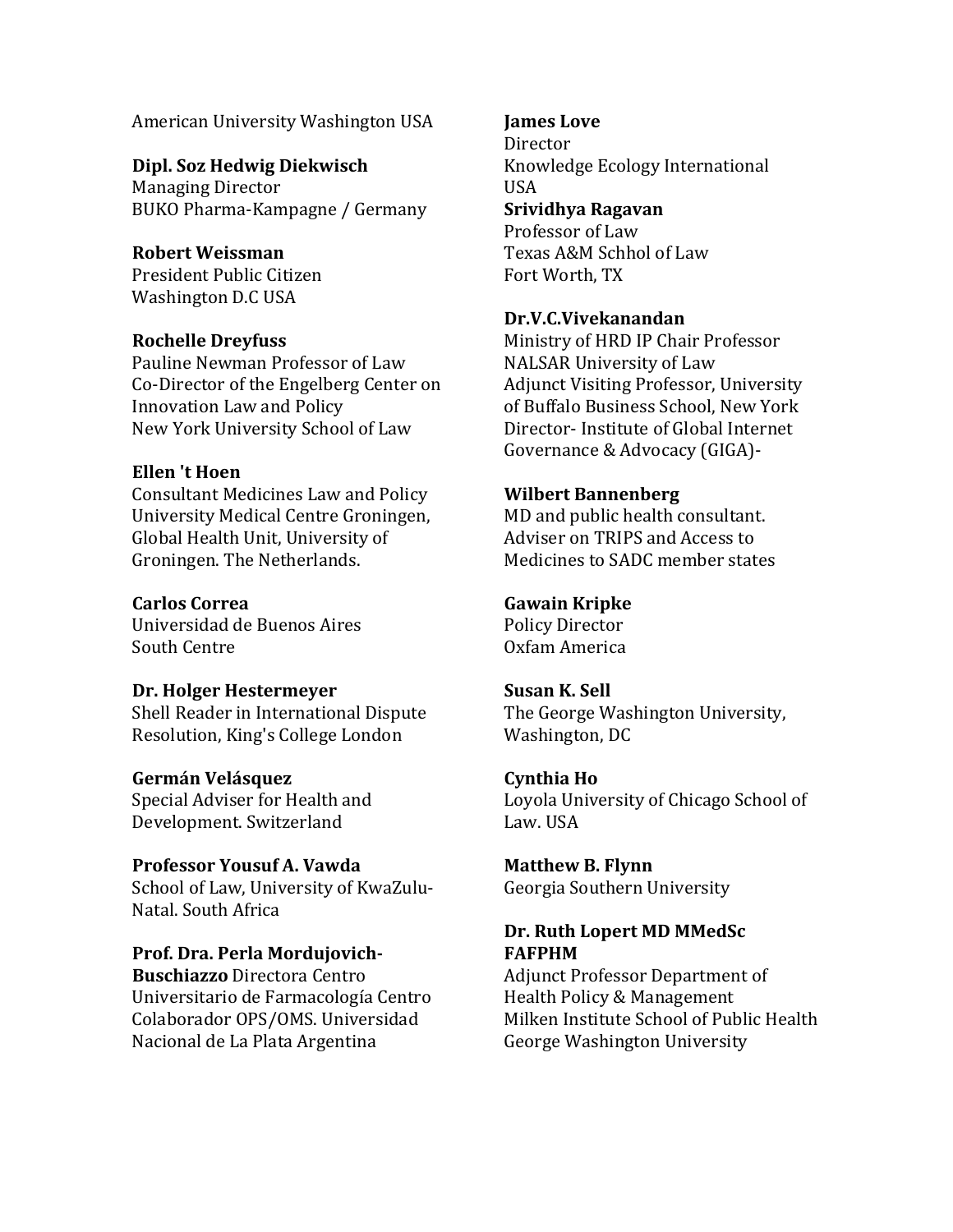#### **Fran Quigley**

Clinical Professor of Law, Director, Health and Human Rights Clinic Indiana University McKinney School of Law, USA

#### **Michael Palmedo** Assistant Director, PIIIP American University Washington College of Law

#### **César Rodríguez Garavito**

Centro de Estudios de Derecho, Justicia y Sociedad Dejusticia

#### **Oscar Lizarazo**

Associate Professor Faculty of Law National University of Colombia

#### **Dra. Tatiana Andia**

Profesora Universidad de los Andes Bogotá Colombia

# **Jorge Augusto Díaz Rojas.**

Universidad Nacional de Colombia. Profesor Asociado Colombia.

# **Carlos H Caicedo E.**

Director del Programa Radial Interacción Emisora UNRADIO 98:5FM Bogotá, Colombia Suramérica

#### **Martha Milena Silva Castro. PhD.** PharmD. MA.

Teaching and Research Group in Pharmacy Practice. University of Barcelona

# **Martín Cañás**

Cátedra de Farmacología, Instituto de Salud, Universidad Nacional Arturo Jauretche, Argentina

# **Tahir Amin**

Attorney I-MAK

#### **Rubén Espinoza Carrillo**

Universidad Peruana Cayetano Heredia Lima - Perù

# **Gabriel Jaime Otalvaro Castro. PhD(c)**

Salud Colectiva Docente Facultad Nacional de Salud Pública Universidad de Antioquia, Colombia

#### **Norberto Camacho García**

QF.UN MAE.UN (c) Colombia

# **David G Legge MD**

Professor Emeritus in Public Health La Trobe University Melbourne, Australia

# **Gabriel R. Nemogá Ph.D.**

Universidad de Winnipeg - Canadá Inv. Int. Grupo de Inv. Política y Legislación en Biodiversidad, Recursos Genéticos y Conocimiento Tradicional Universidad Nacional de Colombia

#### **Samuel David Osorio Garcia**

MD colombiano Candidato a Maestro en Salud Pública por la Universidad de São Paulo

# **Claudia Patricia Vaca González**

Profesora Universidad Nacional De Colombia.

# **Mario Esteban Hernández Álvarez**

Coordinador Doct. Interfacultades en Salud Pública Universidad Nacional de Colombia.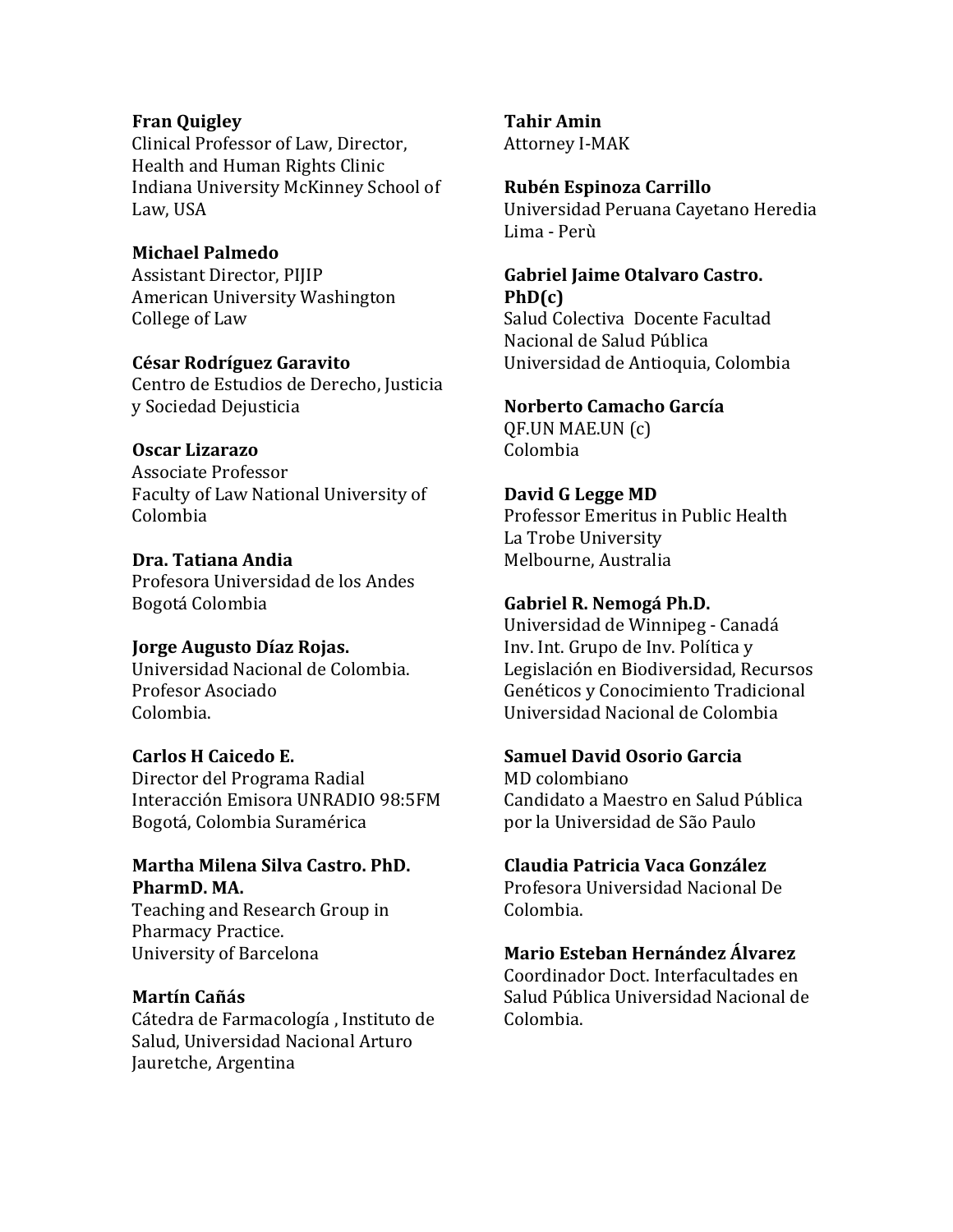#### Luis Jorge Hernández Flórez, MD, **PhD**

Profesor Asociado Salud Pública Universidad de los Andes-Facultad de Medicina. Bogotá, Colombia.

**Oscar Andia Salazar** OBSERVAMED-FMC Colombia

#### **Roxana Patricia De las salas Martínez**

Profesora de la Universidad del Norte (Barranquilla, Colombia) 

# Prof. José-Luis Alloza, MD, PhD

Dep Biomedical Sciences School of Medicine and Health Sciences The University of Alcalá de Henares Spain.

**Jorge Costa** Technologist Oswaldo Cruz Foundation – Fiocruz. Brazil

**Tatiana Galofre** Ingeniero Industrial Colombia

**Shiba Phurailatpam** Asia Pacific Network of People Living with  $HIV$  (APN+)

**Maria Auxiliadora Oliveira** Researcher Oswaldo Cruz Foundation -Fiocruz, Brazil

**Liliana Sarmiento** C.C.31158538 Abogada Colombia

**Vinciane Servantie** Administradora de empresas Colombia

**Andrés Izquierdo**

IP Practicing Attorney Washington D.C USA

# **José Julián López G**.

QF MSc PhD (c) Director CIMUN, Facultad de Ciencias, Bogotá, Colombia

# **Gabriela Costa Chaves**

Researcher Oswaldo Cruz Foundation – Fiocruz, Brazil

# **Claudia García Serpa Osorio de Castro**

Researcher Oswaldo Cruz Foundation -Fiocruz Brazil

# **Jorge Machado**

Universidad Tecnológica de Pereira. Colombia

#### **Prof. Saúl Franco Agudelo**

Maestría en Salud Pública, Facultad de Economía, Universidad Santo Tomás, Bogotá,Colombia

# **Carlos Durán, MD**

Empresa Pública Yachay Quito-Ecuador

**Vera Lucia Luiza**

Researcher Oswaldo Cruz Foundation -Fiocruz Brazil

# **Angela Fernandes Esher Moritz**

Researcher Oswaldo Cruz Foundation – Fiocruz Brazil

**Thiago Botelho Azeredo** Professor and researcher. Federal University of Rio de Janeiro -UFRJ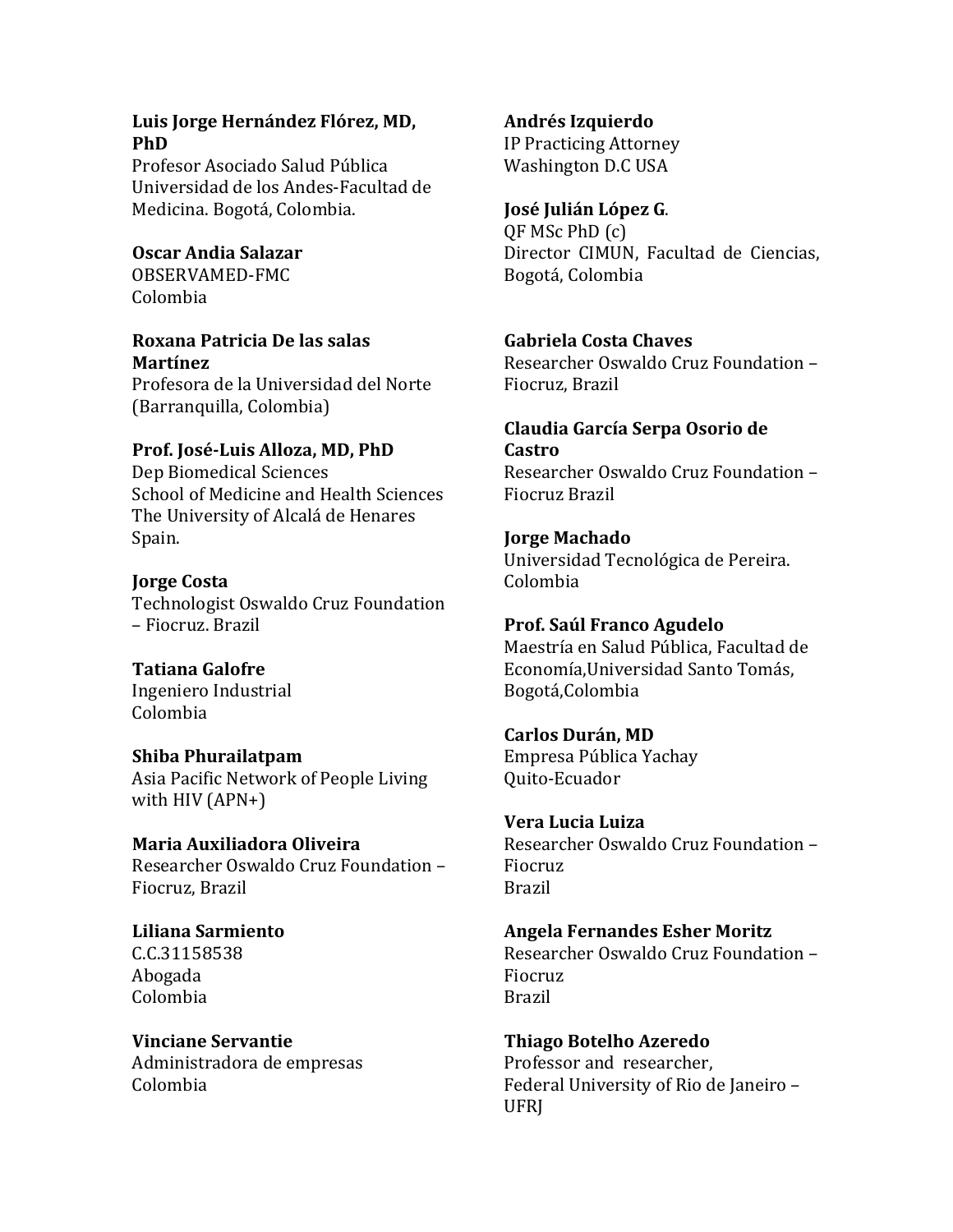**Nina Lisleth Ojeda Sopo**

Universidad Nacional Medico

**Adriana Mendoza Ruiz** Researcher Oswaldo Cruz Foundation -Fiocruz, Brazil

**José Gilberto Orozco Díaz** Profesor Asociado Universidad Nacional de Colombia Colombia

**Everaldo Lamprea** Professor, Los Andes Law School everaldolamprea@gmail.com

**Giovanny Garavito QF MSc PhD**. Vicedecano Académico (Academic Deputy Dean) Colombia

# **Kimberlee Weatherall**

Associate Professor Sydney Law School, The University of Sydney

**Joan Rovira Forns** Professor Emeritus Department of Economics, University of Barcelona, Spain

**Patrick Durisch** Health Programme Coordinator Berne Declaration, Switzerland

**Karen Hussmann** Public Policies Expert

**Dra. María Inés Sarmiento** Docente Fundación Universitaria de Ciencias de la Salud FUCS

**Prof. Álvaro Zerda Sarmiento, PhD** Facultad de Ciencias Económicas Investigador CID. Univ. Nacional de Col. **Maria Cristina Latorre** Q.F. Sociedad Colombiana de Historia de la Farmacia

**Rondineli Mendes da Silva** Researcher Oswaldo Cruz Foundation –

Fiocruz, Brazil.

**Sergey Kondratyuk** All-Ukrainian Network of PLWHA

**Yolima Baena Aristizábal** Associate Professor of Pharmacy Department Universidad Nacional de Colombia

**Benoit Marchand, MD** Empresa Pública Yachay Quito-Ecuador

**Adriana Mercedes Ardila Sierra**   $MD$  MPH  $PhD(c)$ 

**Claudia Cano Correa** Universidad Externado de Colombia Colombia

**Gabriela Delgado, profesora asociada, departamento de farmacia** Universidad Nacional de Colombia.

**Ulpiana M. Tamayo** Financista Colombia

**Elvia Saenz Botero** Abogada Colombia

**Claudia Lozano Gamba** Abogada Colombia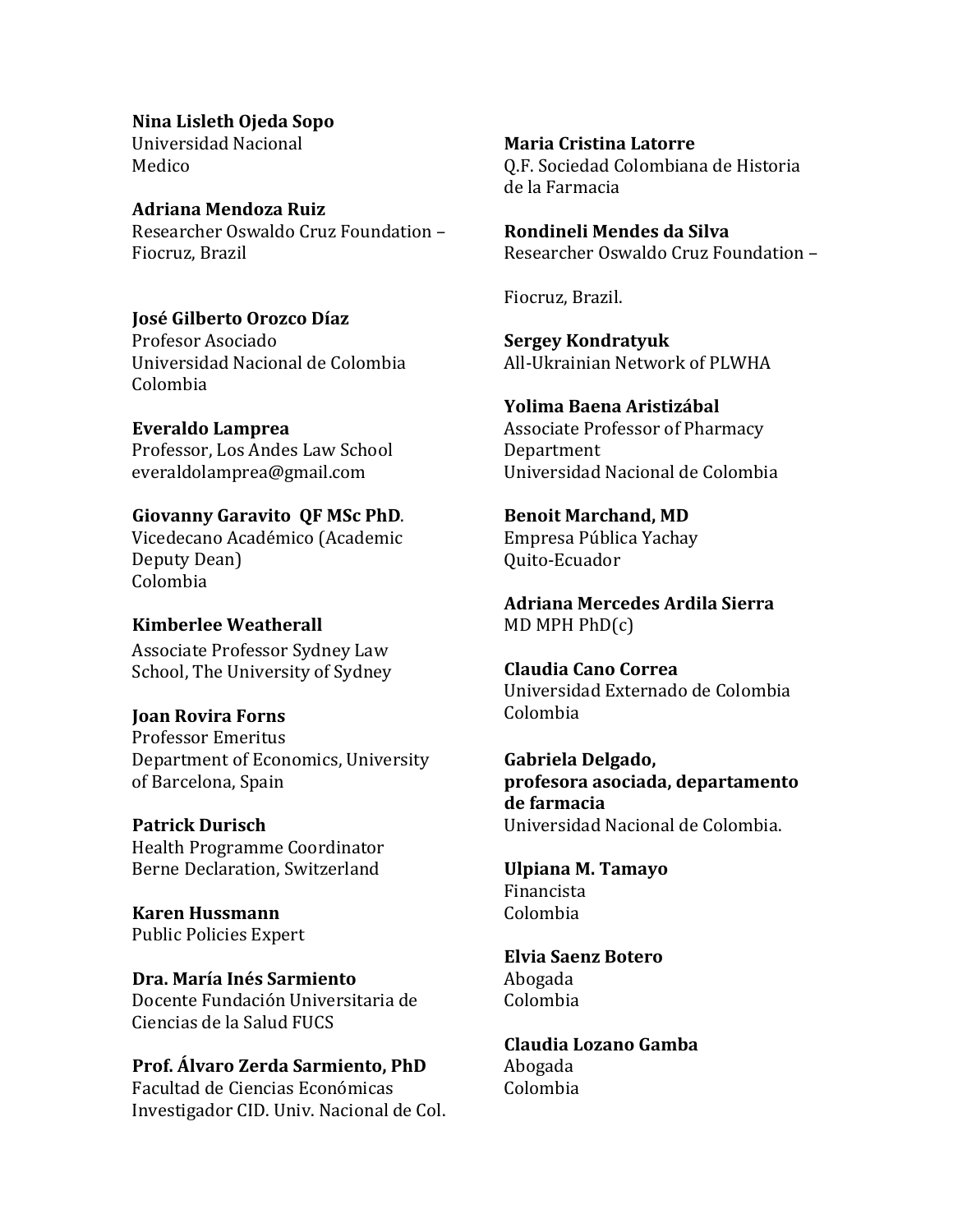**Nadia Kahuazango** Politóloga Colombia

#### **Paula Páez**

Especialista en Gobiernos y Relaciones Internacionales. Colombia

**David Pinzon**

Abogado Colombia

#### **Ricardo Saravia**

Servicio de Inf. de Medicamentos de El Salvador CIMES

**Carlos Arturo Cadavid V.** Alianza Internacional De Habitantes (AIH) Medellín-Colombia

# **Xavier Maldonado Dávila**

Profesor de la Universidad Central del Ecuador. Coordinador ALAMES núcleo Ecuador

#### **Prof. Martín Uribe Arbeláez**

Director del Observatorio de P. I y del Grupo de investigación "Derecho y Desarrollo" Prometeo, adscrito a Unijus Universidad Nacional de Colombia.

#### **Alma de León**

Regional Director International Treatment Preparedness Coalition Latin America and The Caribbean "ITPC-LATCA"

#### **María Belén Mena. MD, MPh, PhD (c)**

Profesor de Farmacología. Universidad Central del Ecuador.

# **Camila Gianella Malca**

Post Doc fellow CMI, Post doc Fellow University of Bergen, Norway

# **Kajal Bhardwaj**

Lawyer India

#### **Prof. Hernando Gaitán D MD MSc**

Gynecology and Obstetrics Department Clinical Research Institute National University of Colombia Co- Ed. Sexually Transmitted Infections Cochrane Review Group

#### **Dr. Kwadwo Appiagyei-Atua**

Senior Lecturer School of Law, University of Ghana Legon, Accra, Ghana

#### **Juana Camacho**

Instituto Colombiano de Antropología e Historia, Colombia

#### **Jorge Bermúdez**

Researcher Oswaldo Cruz Foundation -Fiocruz, Brazil

# **John T. Mitchell**

Interaction Law **USA** 

#### **Tapiwanashe Kujinga**

Director Pan-African Treatment Access Movement Africa

#### **Adam Schatten**

Hivernation films Boston, MA

# **Dr. Burcu Kilic**

Global Access to medicines Program Public Citizen Washington D.C.